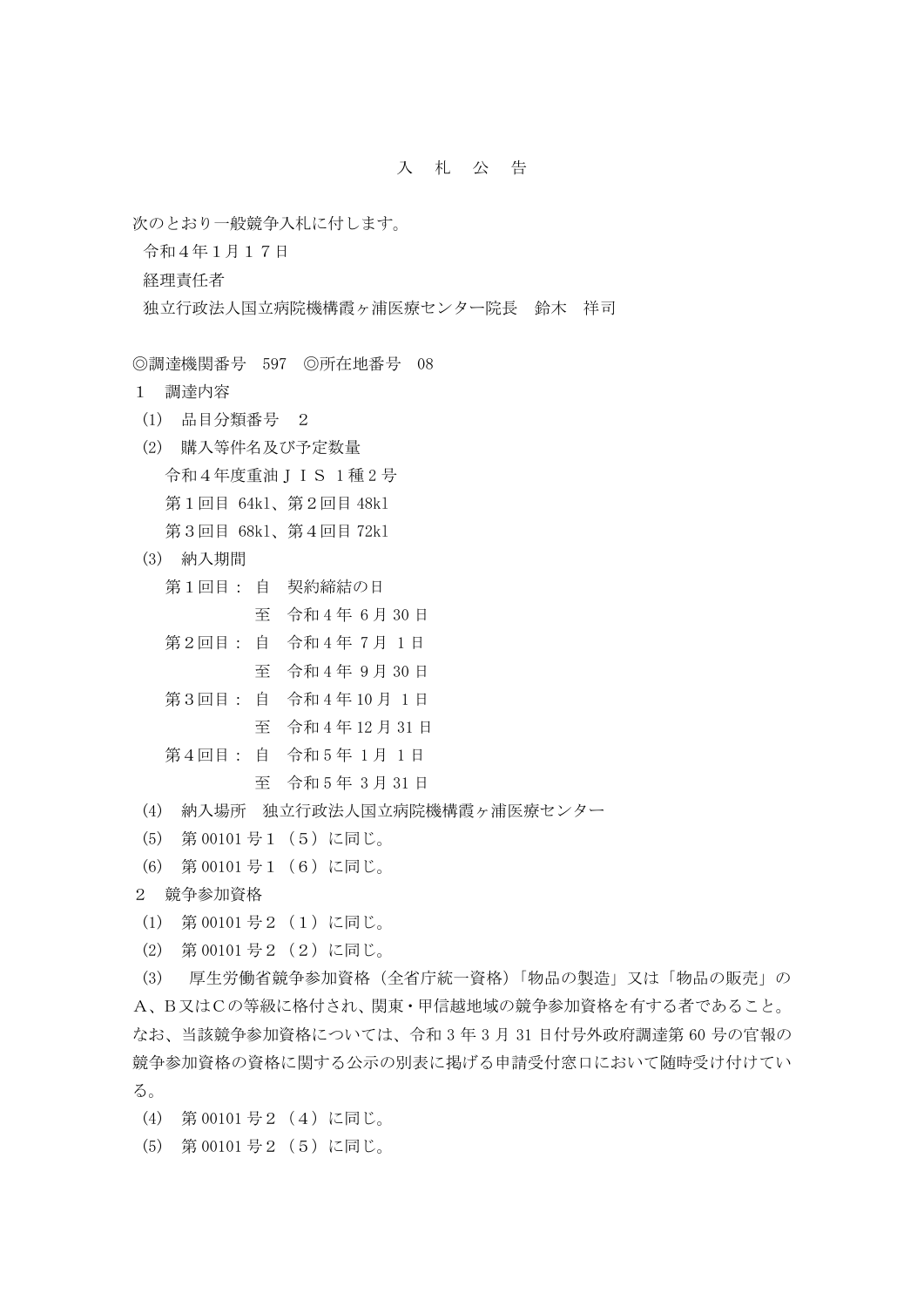- (6) 第 00101 号2(6)に同じ。
- 3 入札書の提出場所等

(1) 入札書の提出場所、契約条項を示す場所、入札説明書の交付場所及び問い合わせ先 〒300-8585 茨城県土浦市下高津2-7-14 独立行政法人国立病院機構霞ヶ浦医療セ ンター事務部長 伊藤 裕和 電話 029-822-5050

- (2) 入札書の受領期限
	- 第1回目:自 官報掲載日 至 令和 4 年 3 月 28 日 17 時 00 分 第2回目:自 令和4年6月1日 至 令和 4 年 6 月 27 日 17 時 00 分 第3回目:自 令和4年9月1日 至 令和 4 年 9 月 27 日 17 時 00 分 第4回目:自 令和 4 年 12 月 1 日 至 令和 4 年 12 月 23 日 17 時 00 分
- (3) 開札の日時及び場所

 第1回目:令和 4 年 3 月 29 日 16 時 00 分 第2回目:令和 4 年 6 月 28 日 16 時 00 分 第3回目:令和 4 年 9 月 28 日 16 時 00 分 第4回目:令和 4 年 12 月 26 日 16 時 00 分 院内会議室

- 4 第 00101 号4に同じ。
- 5 Summary

(1) Official in charge of disbursement of the procuring entity:Shouji Suzuki, Director, National Hospital Organization Kasumigaura Medical Center

- (2) Classification of the products to be procured : 2
- (3) Nature and quantity of the products to be purchased :

```
FUEL 0il(JIS Class 1, No. 2)
```

```
 1st contract: 64kl
```

```
 2nd contract: 48kl
```

```
 3rd contract: 68kl
```

```
 4th contract: 72kl
```
(4) Delivery period :

1st contract: From the day of concluding a contract to June 30,2022

2nd contract: From July 1,2022 to September 30,2022

3rd contract: From October 1,2022 to December 31,2022

4th contract: From January 1,2023 to March 31,2023